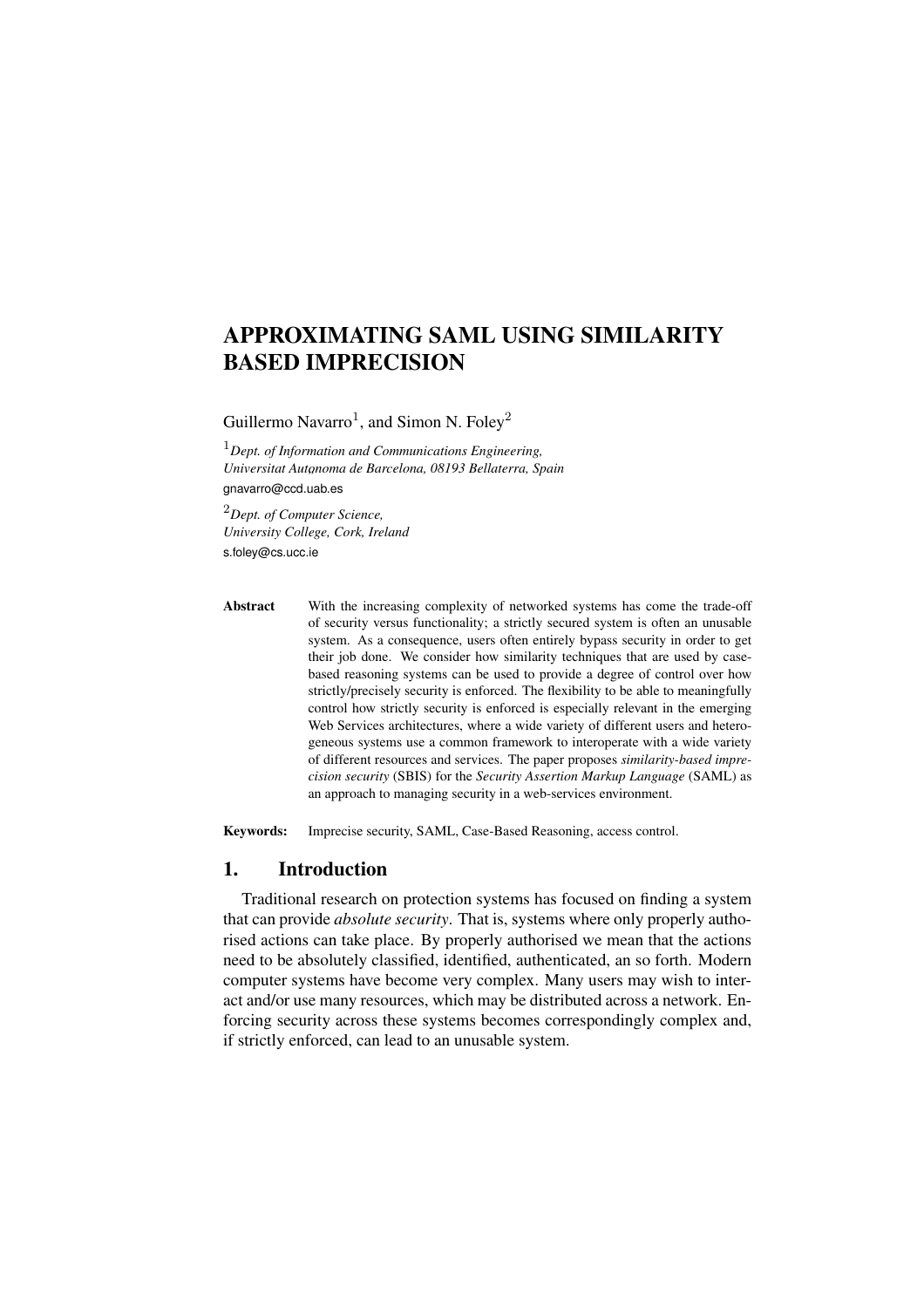End users regularly fail to appreciate the security decisions that they must make because they barely understand the security policy in force, let alone how security mechanisms may interoperate. Users tend to deliberately ignore or bypass security to get their work done. For example, it is a common practice for users to deliberately share or disclose passwords to facilitate system access (Adams and Sasse, 1999). Large enterprises such as governments, academic centres or big corporations, have many formal rules and regulations. In practice, enterprises work by relying upon social networks and unwritten rules, which are often contrary to the written rules. After all, a strategy used by employees to pressure management in labour disputes is to *work to rule* (Odlyzko, 2003).

An example of the potential for complex security rules is the *Secure Assertion Markup Language* (SAML) that is used to express security information in Web Services and Grid. The use of overly strict security policies by Web Services will more than likely lead to security being bypassed by administrators in their effort to provide continuing service. We use approximation techniques from the area of Case Based Reasoning to provide a degree of control over how strictly a security policy is enforced. Rather than the conventional all-ornothing security, our approach can be regarded as providing a security 'dial' that controls the degree of strictness of security enforcement that the system is willing to tolerate.

In this paper we describe how these approximation techniques can be used in a practical way in SAML based applications, such as web services. Section 2 motivates and describes related work. In Section 3 we describe similaritybased imprecise security. Section 4 describes how it is integrated with existing SAML-based frameworks and Sections 5 and 6 describe the extension of SAML to support imprecision information in practice. Section 7 concludes the paper.

#### **2. Motivation and Related Work**

Empirical studies reveal that security systems are failing to provide usable applications, from simple password-based systems (Adams and Sasse, 1999; Yan et al., 2004), to complex access control systems (Zurko and Simon, 1996). Existing research on the usability of security systems has mainly focused on user interfaces. While providing a better user interface may be an excellent solution for some systems, it is not necessarily the solution to more usable and secure systems (Whitten and Tygar, 1999; Smetters and Grinter, 2002).

In this paper we propose the use of a different approach to achieve more usability in security systems, by reconsidering how security decisions are taken. We consider an *imprecise* security system, where the decision engine can take into account the similarity between security related information. *Imprecise se-*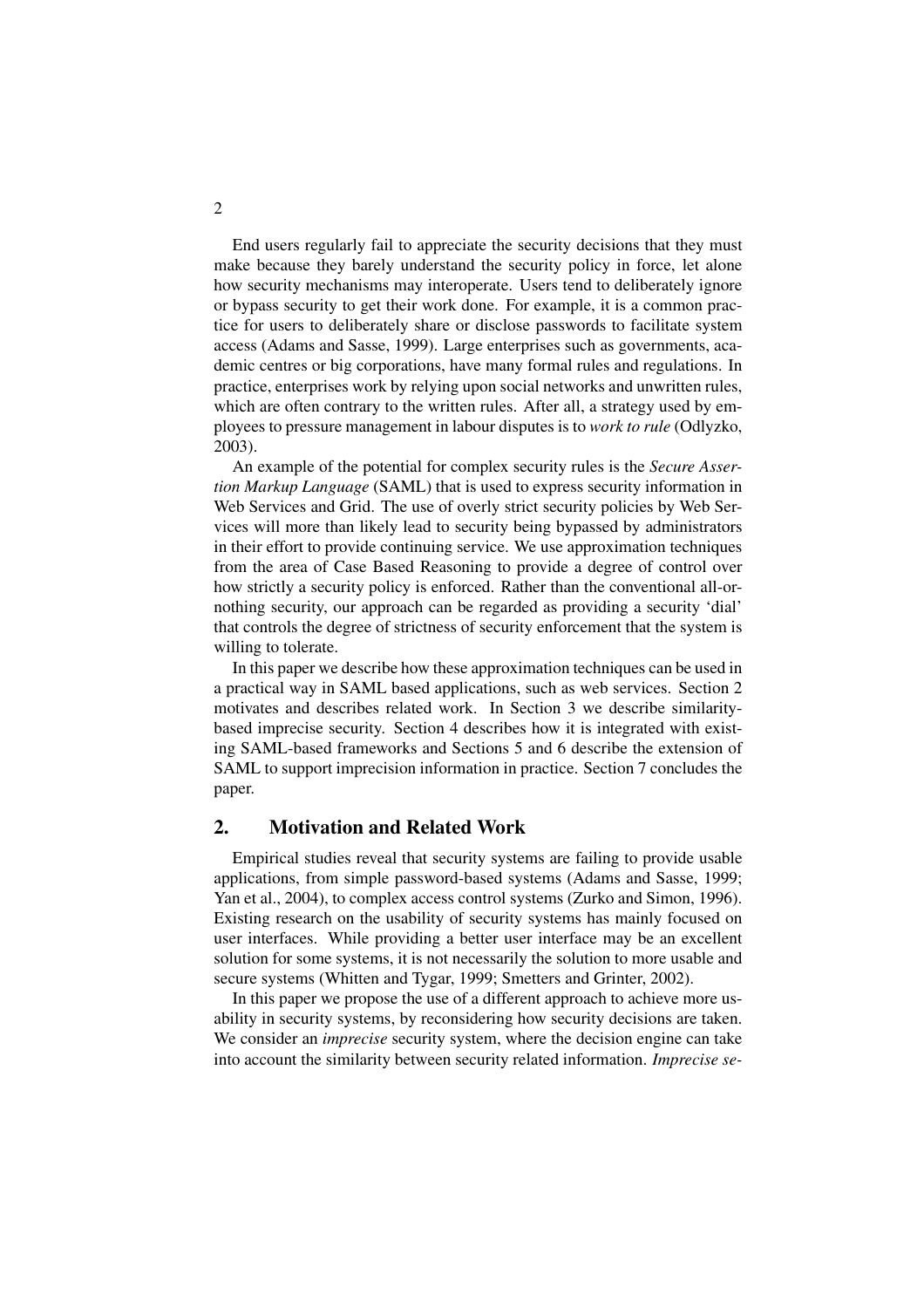*curity* introduces more flexibility in protection systems. Imprecision is defined in terms of similarity of authorisation: for example, how similar is 'root' access in Unix to 'administrator' access in Windows? Rather than all-or-nothing security, imprecision provides degrees of security, which can be viewed as a a *security dial*. Turning the dial up, results in the system becoming closer to a very strict security system (in some sense more secure); turning the dial down relaxes security enforcement, permitting more imprecision (in some sense less secure). Some applications of *imprecise security* are:

- *Overcome complexity in large organisations*. Large organisations impose many administrative rules which can be counterproductive; employees deliberately bypass the rules to do their job. An absolute security system does not allow its employees to bypass the rules. To avoid bureaucracy, users stop using the system whenever possible, or else use it incorrectly (for example, sharing passwords or private keys).
- *Emergency situations*. Some emergency situations may require relaxing the security measures of a system. This security downgrading should be achieved in a fast and controlled way. For example, a doctor isolated in an hospital during a tropical storm, needs to access the records of a patient from another department, doctor or hospital.
- *Heterogeneous systems*. Interoperability of heterogeneous systems require the use of security information from one system to another, or reuse security policies between different environments. Due to the different nature and technologies of the different systems it may be impossible to provide an isomorphic mapping between them. Similarity measures provide degrees of imprecision that can allow a practical mapping to be defined.

Providing degrees of flexibility in security enforcement has been studied to a limited extent in the literature. In (Rissanen et al., 2004), the authors introduce the notion of *override* in access control policies. An access control request can be denied with the possibility of override. If the user agrees, the system allows the access under the audit of some authority. Our approach differs from this by providing, in effect, greater flexibility in defining how authorisations may be overridden. (Povey, 2000) proposes an *optimistic* security model that assumes that every access is legitimate and should be granted under the basis that the system can rollback illegitimate actions. We believe that in practice it would not be feasible to undo all illegitimate actions, and some minimum security should be provided. Nevertheless, while not following the dictum "Make the user ask for forgiveness not permission" (Blakley, 1996), our proposal does adopt some optimistic security model principles (see Section 3).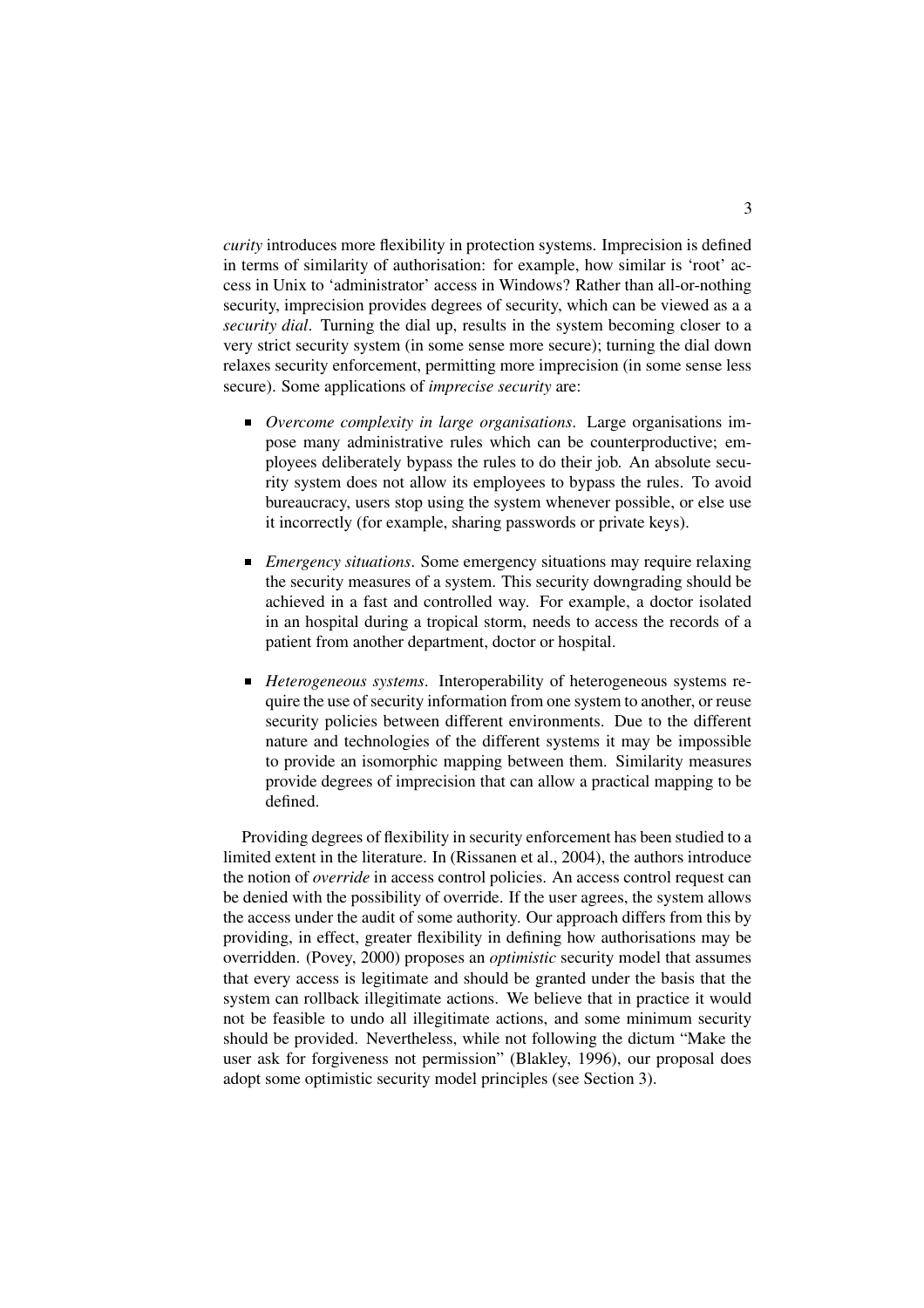The research described in this paper builds on the suggestion in (Foley, 2002) that similarity measures could be used to provide imprecision in delegation for trust management systems. Supporting imprecision for information retrieval systems has been extensively considered in the literature on similaritybased retrieval for Case-Based Reasoning (CBR) systems (Aamodt and Plaza, 1994). Imprecision permits answers that may not formally meet the query condition, but can be considered 'close enough'. The contribution of this paper is a consideration of how imprecision techniques can be used in a practical setting, and in particular, how similarity can be usefully introduced to SAML and supported within Web Services and Grid architectures.

# **3. Similarity-based Imprecise Security Systems**

We define a *similarity-based imprecision security* system or *SBIS* system, as a security system, where the security decisions take into account the similarity between permissions, attributes, authorisations, or other security-related information.

# **SBIS Characteristics**

In general, a system that supports SBIS has the following characteristics.

- *Accountability*: given the imprecision supported by the system, there needs to be some guaranties of accountability. In SBIS, accountability may be achieved by strong authentication of the principals. Whether this authentication is provided by means of a centralised authority such as a PKI or not, will depend on the specific scenario, environment, and configuration of the system.
- *Auditability*: in order to provide accurate postmortem analysis of the system's operations. All operations permitted under similarity constraints should be logged in detail, so they can be analysed to study possible irregularities.
- *Constrained entry points*: as stated in (Povey, 2000), exceeding privilege should be a rarity, rather than a norm. If most of the actions need to be checked through the SBIS security check because they do not pass the absolute security check (see Figure 1), it is a symptom that the system is not properly set up.
- *Deterrents*: as in many access control systems, it is interesting to have mechanisms to punish principals who misbehave. This punishment can be economic or simply, restricting access permissions during a period of time (recall, "Make the user ask for forgiveness not permission").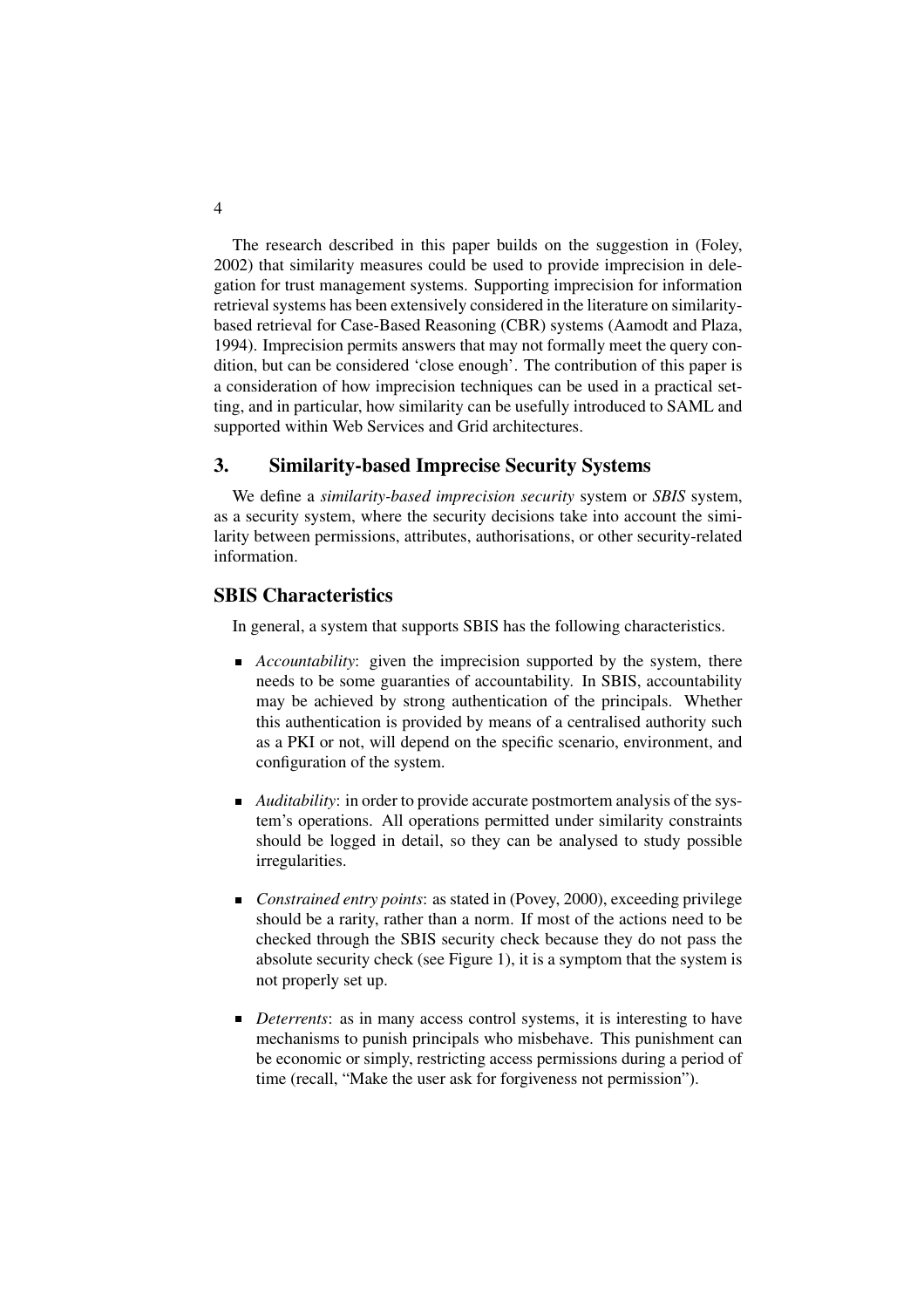■ *Least intrusive*: one of the main ideas behind SBIS, is for it to be easy to integrate within existing security systems. SBIS systems can use any type of security related information, permissions, authorisations, security policies, rules, and so forth, as long as a similarity function is provided between them.

#### **Similarity**

Similarity is equivalent to the dual distance concept from a mathematical point of view, and has been successfully applied in CBR systems. There are several similarity function types and families, for instance, there are boolean, numeric or partial order (including *lattices*) functions. Boolean functions may be easily emulated with numeric functions if required, and a variety of numeric similarity values can be expressed or normalised to the domain  $[0, 1]$ , including  $\mathbb{R} \cup \{-\infty, +\infty\}$ . For the sake of simplicity, we consider only numeric similarity values. For a good review of lattice based metrics see (Osborne and Bridge, 1997).

Broadly speaking, a similarity function (denoted as '∼') takes two arguments from a set of features  $P$  (permissions, attributes, etc.) and returns a similarity value:

$$
\cdot \sim \cdot : (P \times P) \to [0, 1]
$$

Similarity functions are reflexive ( $x \sim x = 1 \ \forall x \in P$ ), and symmetric ( $x \sim$  $y = y \sim x \,\forall x, y \in P$ ).

The similarity function is applied to a concrete feature or to a set of features. In the CBR literature, there are some generic similarity functions such as the weighted nearest neighbour, induction, lattice based metric, or the similarity matrix. In some cases one can compose functions or create specific ones.

*Table 1.* Sample similarity matrix.

|      | und | phd | prof |
|------|-----|-----|------|
| und  | 1.0 | 0.7 | 0.2  |
| phd  | 0.7 | 1.0 | 0.5  |
| prof | 0.2 | 0.5 | 1.0  |

For example, Table 1 defines a simple similarity matrix between three roles: undergraduate student (*und*), PhD student (*phd*), and professor (*prof*).

## **Similarity threshold**

The *similarity threshold* is the threshold for which a given similarity value is accepted. We denote the similarity threshold as  $\delta$ . For instance, suppose an SBIS system where some action requires a permission  $p$ , but the user does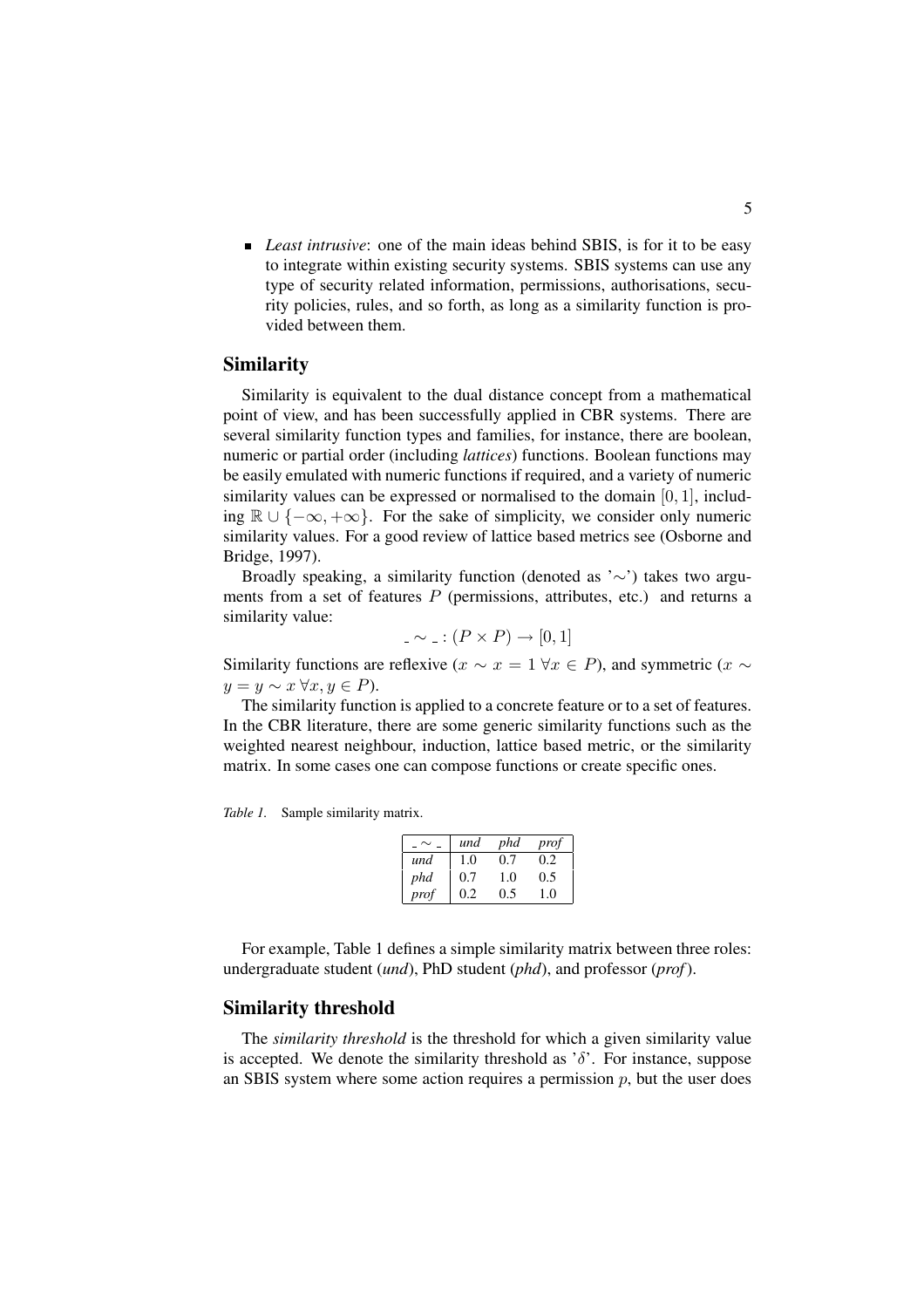not hold such permission. The SBIS engine should look for a permission  $p'$ held by the user such that it is similar to  $p$  with a similarity value greater than the similarity threshold:  $\exists p'|p \sim p' \geq \delta$ .

The similarity threshold can be either *static* or *dynamic*. An *static similarity threshold* cannot be changed during execution time, while a *dynamic similarity threshold* can change its value during execution-time giving cause for a *security dial*.

# **4. Integration of SBIS in current SAML frameworks**

An interesting issue is how an SBIS system could be integrated into an existing access control system, without having to introduce major modifications in the system. Our approach is to reuse the main components of an existing system. For instance, permissions, authorisations, attributes, and so on as provided in SAML assertions. We consider the use of SAML in a generic access control scenario as described in Figure 1. It involves a *Policy Decision Point* (PDP), which can take SAML assertions as the input to the access control decision, and a *Policy Enforcement Point*, which controls the access to a given service or resource.



*Figure 1.* SBIS

Consider a set of SAML assertion statements P, with a partial order  $\preceq$ . Suppose that a given access request requires permission  $p$  and that the user making the request holds a set of statements Q. Then, the decision process could be summarised as:

*Absolute security check*: if  $\exists q \in Q \mid q \prec p$  then *permit*, otherwise SBIS check. *SBIS check*: if  $\exists q \in Q \mid q \sim p \ge \delta$  then *permit*, otherwise *deny*.

## **5. Expressing SBIS in SAML assertions**

SAML provides a standard XML framework for exchanging security information between online business partners (OASIS, 2005). It is a well known standard applied in numerous industry products.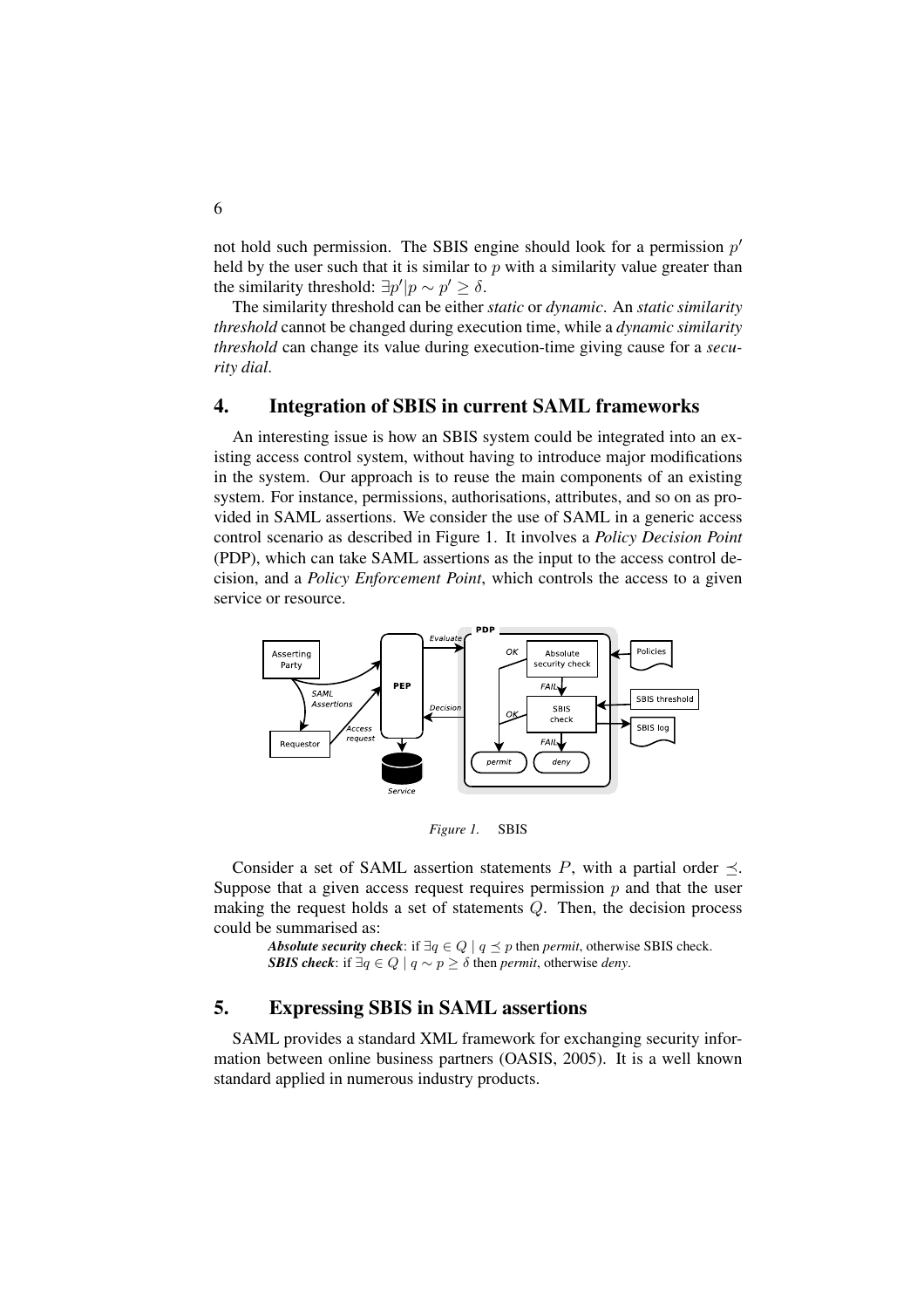Security information is exchanged in form of *assertions*. SAML provides three types of *assertion statements*: Authentication, Attribute, and Authorisation Decision. Broadly speaking an assertion has an *issuer*, a *subject* or *subjects*, some *conditions* that express the validity specification of the assertion, and the *statement* (one or more). The assertion may be signed by the issuer.

#### **Similarity-based assertion**

We apply similarity functions to the SAML *statements* and their elements. For example, an authorisation decision includes the *resource* and the *action* of the authorisation. An authority may provide an authorisation decision assertion in terms of similarity between resources or actions, under some similarity threshold.

We introduce a new optional element contained by the SAML *statement* element called SbisInfo to provide SBIS-related information. Note that this information cannot be provided in the *condition* element of the assertion because it makes reference to the whole assertion, while a single assertion can provide more than one statement for the same subject.



*Figure 2.* SbisInfo XML Schema definition.

This *SbisInfo* element contains a sequence the following elements:

- **threshold:** the value of the threshold when the assertion was declared. If it is numeric, it will have to be normalised to the interval [0, 1].
- *source*: optional element indicating the source of the similarity check, which is used to decide whether to trust the assertion or not. It will normally be the issuer of the assertion but this may not always be the case.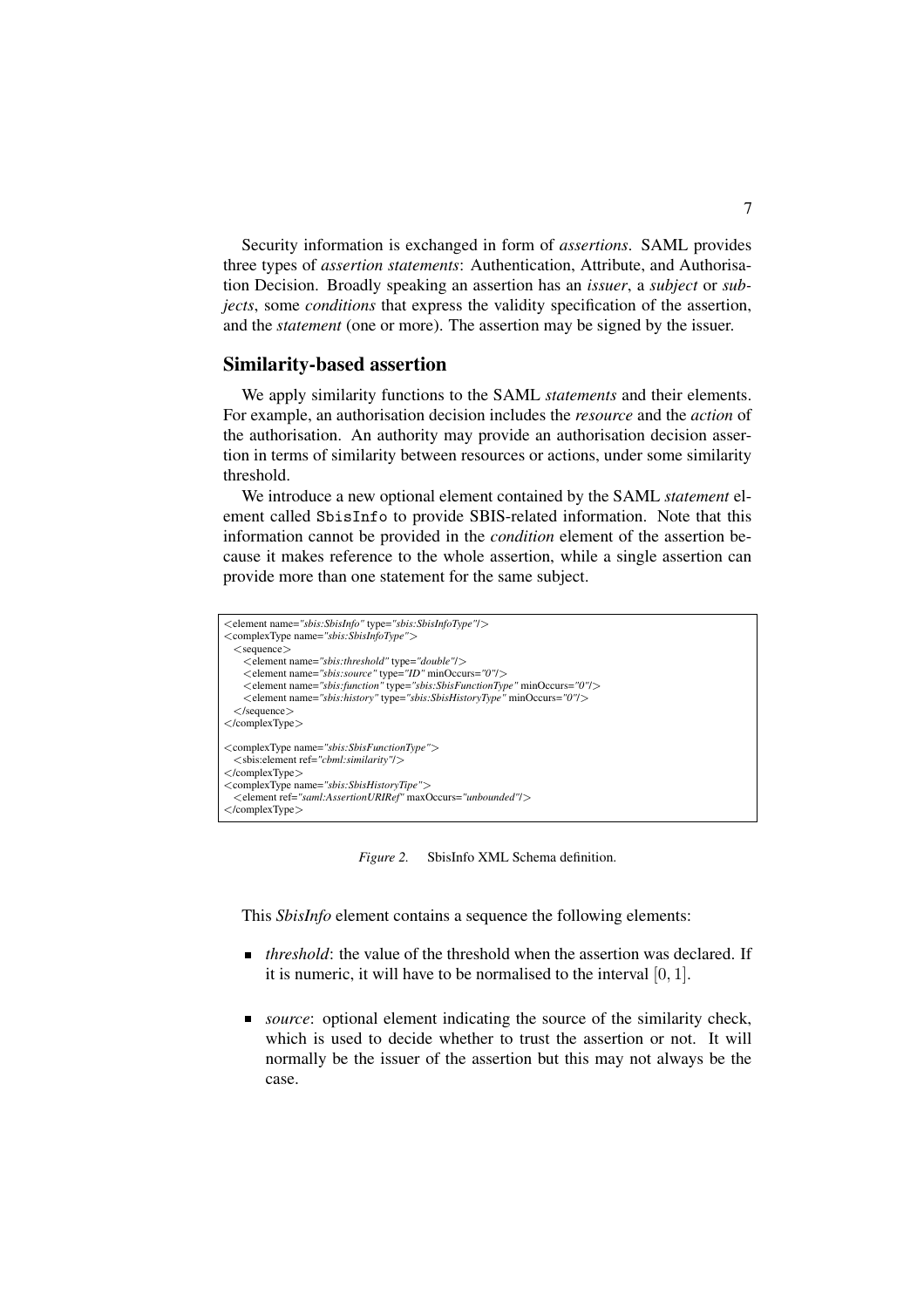- *function*: the function used to calculate the similarity. This function is described using CBML (*Case Based Markup Language*) (Hayes and Cunningham, 1999), as described in Section 3.
- **history:** a sequence of URI references to assertions used to evaluate and issue this assertion. They may be used to verify the similarity constrains by a third party.

A simplified W3C's XML Schema definition of the *SbisInfo* element can be seen in Figure 2, which provides an extension of the current SAML assertion Schema (version 2.0). There, we denote the SAML namespace as *saml*, the CBML namespace as *cbml*, and the SBIS one as *sbis.*



*Figure 3.* SAML Assertion example.

Figure 3 shows an example of a simplified SAML authorisation assertion with SBIS information.

## **Expressing the similarity function**

In order to express the similarity function, we use CBML, which is a generic XML-based language for CBR. This language can describe generic similarity functions (Coyle et al., 2004).

8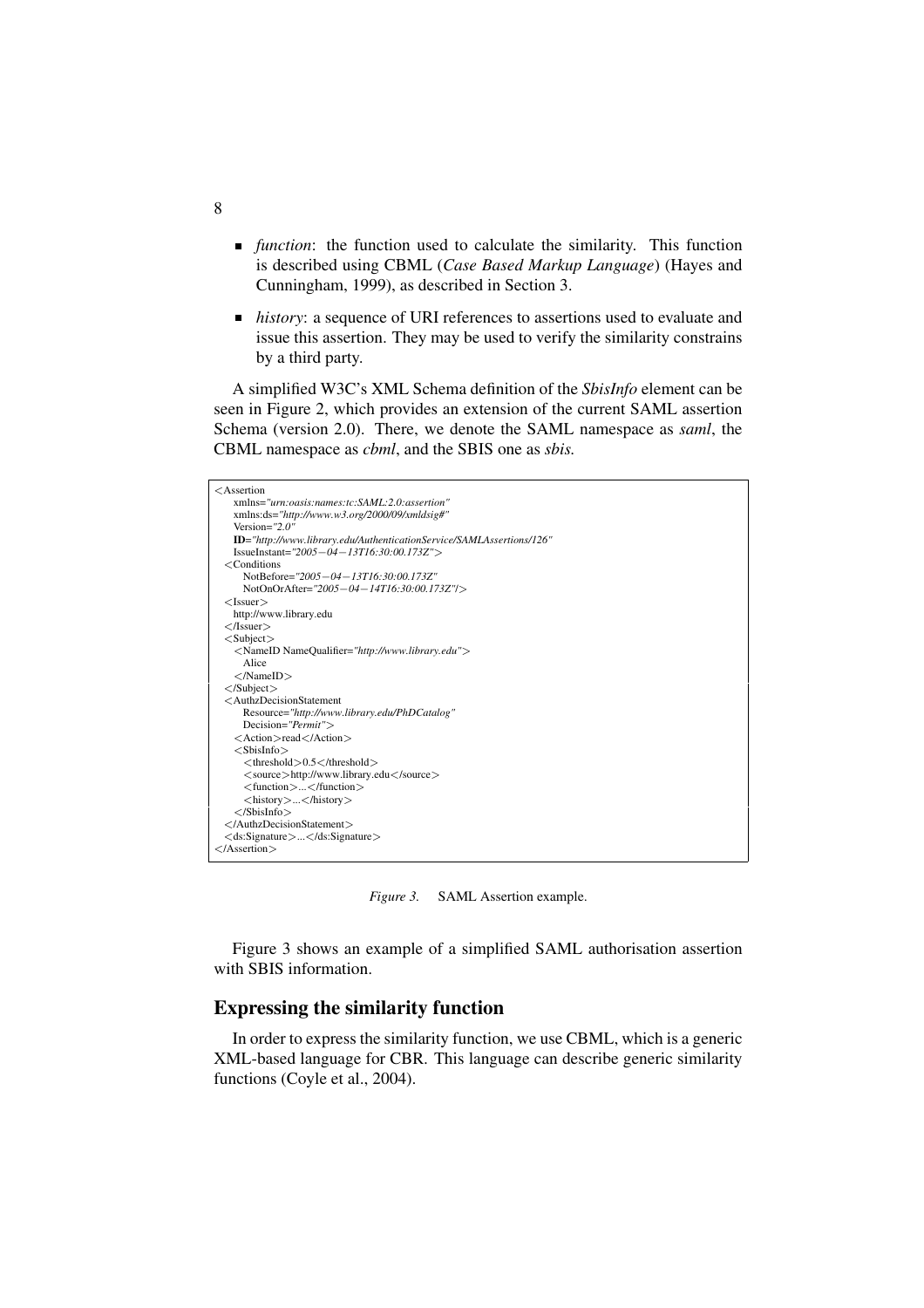It is important to note the relevance of being able to express similarity functions in a common and standard way. An authority which provides some kind of attribute, can also provide the similarity function for its attributes. The authority will be the principal with more knowledge about the attribute, thus the expert who can provide the best similarity function. The similarity function, also serves as a proof to third parties of how the similarity was calculated. It includes the features used to calculate the similarity and how were they calculated.

## **6. Practical considerations**

When a SAML asserting party or authority generates an assertion under similarity constraints the assertion includes the relevant information regarding the similarity threshold, similarity function and references to assertions used during the decision process. This information, together with the digital signature of the assertion is crucial for third parties that have to evaluate the assertion.

The SBIS information encoded within the assertion is sufficient to avoid the cascading problem (Foley, 2002). For example, given the example of the similarity function in Table 1, for the roles: undergraduate student (*und*), PhD student (*phd*), and professor (*prof*). Consider that Alice has an attribute assertion issued by a recognised authority *Chancellor*. If we consider a decision point with a similarity threshold  $\delta = 0.5$ , Alice will be able hold the *phd* role  $(und \sim phd = 0.7)$ , but not the *prof* role  $(und \sim prof = 0.2)$ . In some situations Alice may ask the decision point to issue a new assertion stating that she can hold the role *phd* to use the assertion in another access request for example. But note that then, she could use such assertion to gain privileges for the role *prof*, since phd  $\sim$  prof = 0.5. While this is a simplistic example, the cascading problem must be dealt with carefully in more complex situations. To avoid cascades, when Alice asks the decision point to issue the second assertion, this assertion will have all the information previously commented. Thus, the receiver is able to evaluate and track the similarity constraints used to issue the assertion.

In (Foley, 2002) a specific solution for the cascading problem is provided. While providing an elegant solution, it requires an *a priori* knowledge of the similarity functions involved in the similarity-based decision (including future ones). In this paper we provide a more generic solution. One could use the assertion to compare it to a new attribute assertion (such as age) and provide a new different similarity function.

# **7. Conclusions**

This paper discusses the relevance and motivation for allowing a controlled degree of imprecision in security decision engines. This degree is based on the